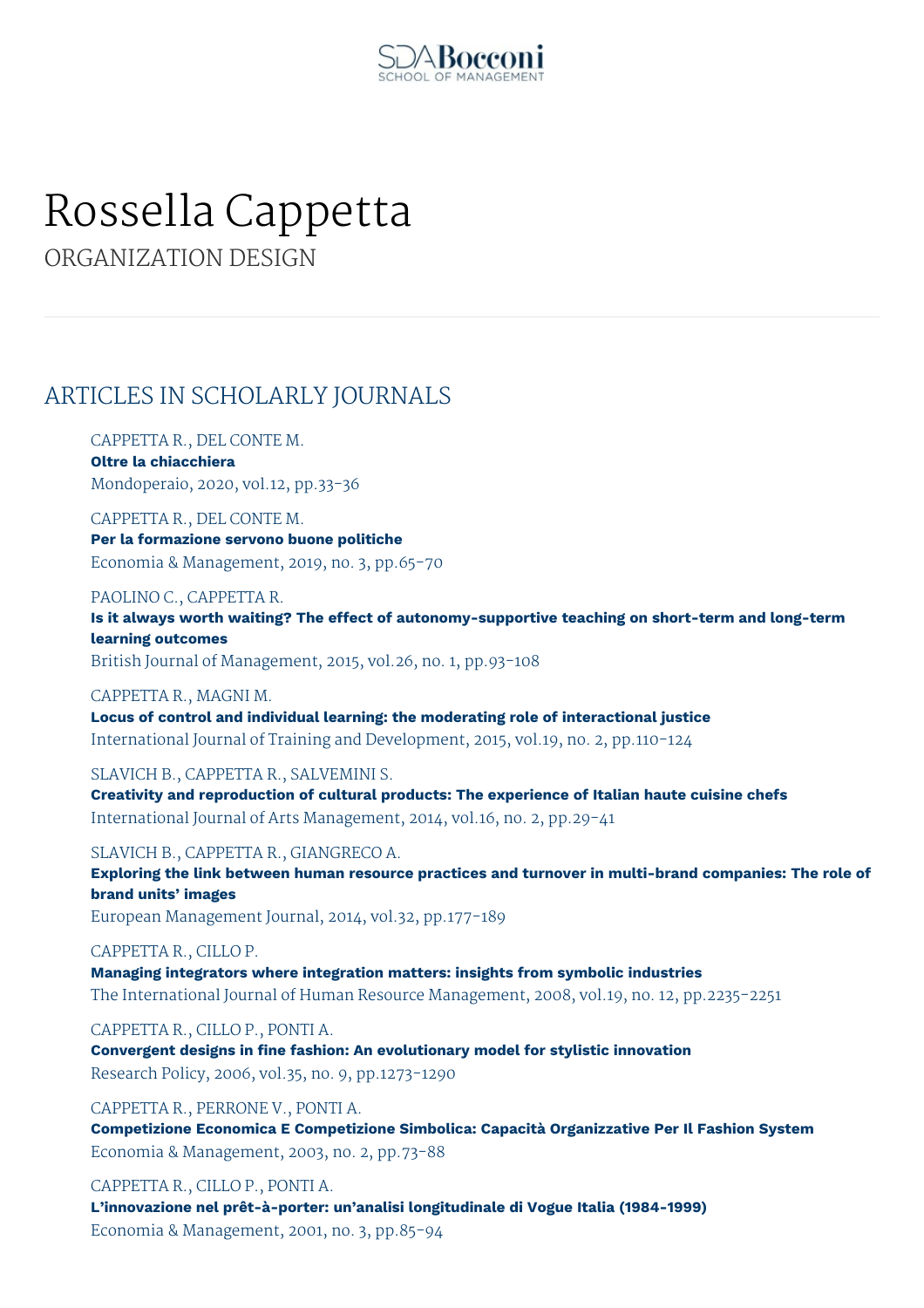### RESEARCH MONOGRAPHS

#### CAPPETTA R.

**Apprendimento non-stop. Integrare politiche pubbliche e aziendali sulla formazione per conciliare benessere e produttività**

Egea, Milano, Italy, 2018

## CONTRIBUTION TO CHAPTERS, BOOKS OR RESEARCH MONOGRAPHS

#### CAPPETTA R.

**Organizzazioni multi-responsabili e multi-monitorate per trasformazioni serie** in *Business NeXT. Non è solo questione di tecnologie* A.Beltratti, ABezzecchi(Ed), Egea, chap. 5, pp.105-134, 2018

### SLAVICH B., CAPPETTA R., SALVEMINI S.

**The paradoxes of creativity in haute cuisine industry. How to organize creativity to last beyond first generation** in *Generazioni e ri-generazioni nei processi organizzativi: Conference proceedings* Albertini S., Bergami, M., D'Atri, A., De Marco, M., De Vita, P., Ferrara, M., Rossignoli, C., Salvemini S. (Eds),Enzo Albano Editore, 2011

### CAPPETTA R., GIOIA D.

**Fine fashion: using symbolic artifacts, sensemaking, and sensegiving to construct identity and image** in *Artifacts and organizations: beyond mere symbolism* Rafaeli Anat, Pratt Michael G. (Eds),Lawrence Erlbaum Associates Publisher, pp.199-219, 2006

#### CAPPETTA R., SALVEMINI S., CARLONE A.

La creatività è un fattore individuale o collettivo? Le condizioni di contesto per elevare il livello sociale di **immaginazione** in *Organizzazione, regolazione e competitività* Mercurio Riccardo (Eds),McGraw-Hill, pp.53-85, 2006

#### CAPPETTA R., SZULANSKI G.

**Stickiness: conceptualizing, measuring, and predicting difficulties in the transfer of knowledge within organizations** in *The Blackwell handbook of organizational learning and knowledge management* Easterby-Smith Mark, Lyles Marjorie (Eds),Blackwell Publishing, pp.513-534, 2003

### CASES IN INTERNATIONAL CASE COLLECTIONS

CAPPETTA R., PISTILLI L.

**Organizational Revolution: The Radical Transformation of Roche Italy** 2020, The Case Centre, Great Britain

CAPPETTA R. **Banca Mediolanum: Knowledge Management and Electronic Support** 2005, The Case Centre, Great Britain